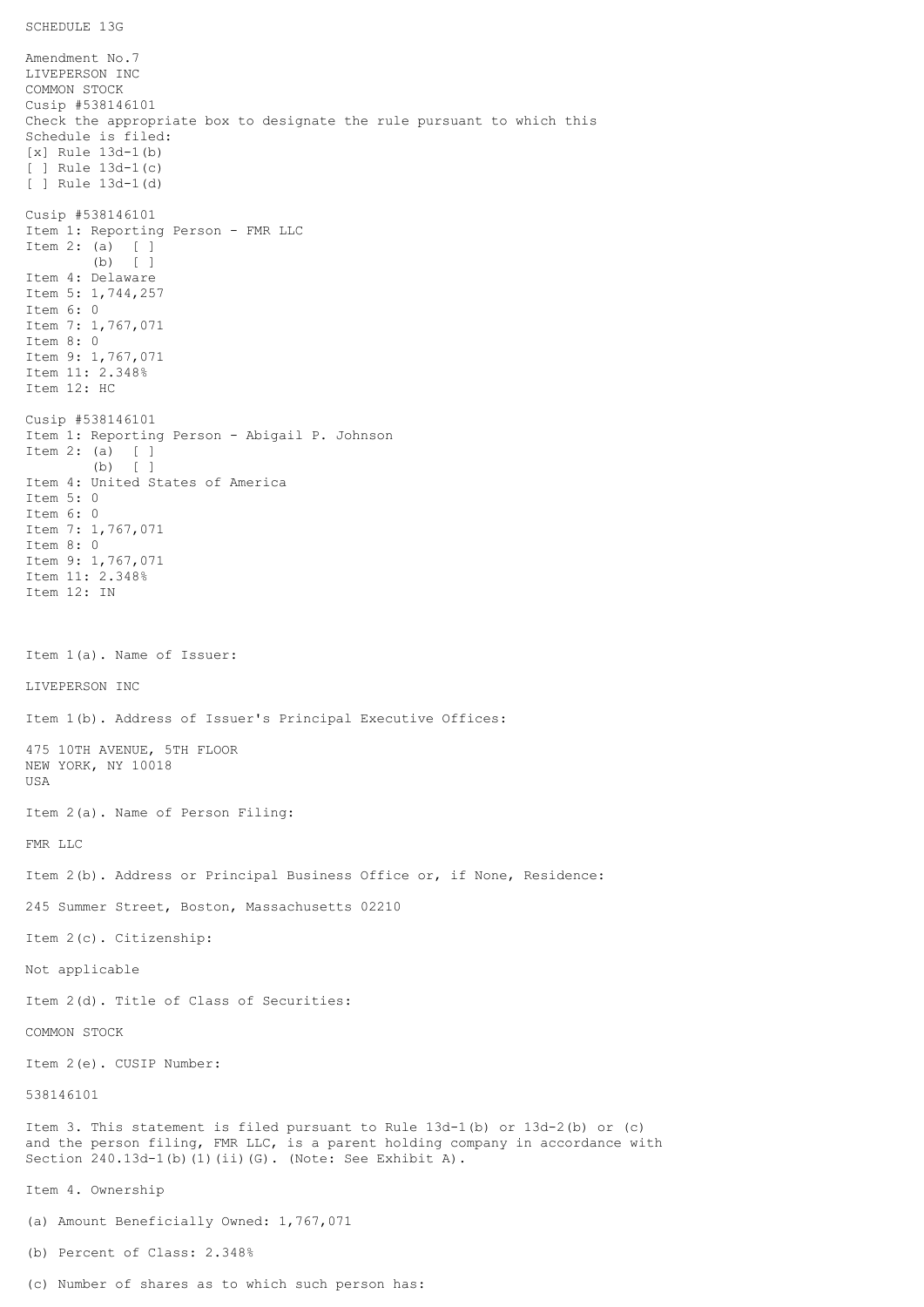(i) sole power to vote or to direct the vote: Please see the responses to Items 5 and 6 on the cover page

(ii) shared power to vote or to direct the vote: 0

(iii) sole power to dispose or to direct the disposition of: 1,767,071

(iv) shared power to dispose or to direct the disposition of: 0

Item 5. Ownership of Five Percent or Less of a Class.

If this statement is being filed to report the fact that as of the date hereof, the reporting person has ceased to be the beneficial owner of more than five percent of the class of securities, check the following (X).

Item 6. Ownership of More than Five Percent on Behalf of Another Person.

One or more other persons are known to have the right to receive or the power to direct the receipt of dividends from, or the proceeds from the sale of, the COMMON STOCK of LIVEPERSON INC. No one other person's interest in the COMMON STOCK of LIVEPERSON INC is more than five percent of the total outstanding COMMON STOCK.

Item 7. Identification and Classification of the Subsidiary Which Acquired the Security Being Reported on By the Parent Holding Company.

See attached Exhibit A.

Item 8. Identification and Classification of Members of the Group.

Not applicable.

Item 9. Notice of Dissolution of Group.

Not applicable.

Item 10. Certifications.

By signing below I certify that, to the best of my knowledge and belief, the securities referred to above were acquired and are held in the ordinary course of business and were not acquired and are not held for the purpose of or with the effect of changing orinfluencing the control of the issuer of the securities and were not acquired and are not held in connection with or as a participant in any transaction having that purpose or effect.

Signature

After reasonable inquiry and to the best of my knowledge and belief, I certify that the information set forth in this statement is true, complete and correct.

June 9, 2022 Date

/s/ Kevin M. Meagher Signature

Kevin M. Meagher Duly authorized under Power of Attorney effective as of September 28, 2018, by and on behalf of FMR LLC and its direct and indirect subsidiaries\*

\* This power of attorney is incorporated herein by reference to Exhibit 24 to the Schedule 13G filed by FMR LLC on October 9, 2018, accession number: 0000315066-18-002414.

Exhibit A

Pursuant to the instructions in Item 7 of Schedule 13G, the following table lists the identity and Item 3 classification, if applicable, of each relevant entity that beneficially owns shares of the security class being reported on this Schedule 13G.

Entity ITEM 3 Classification

FIAM LLC IA